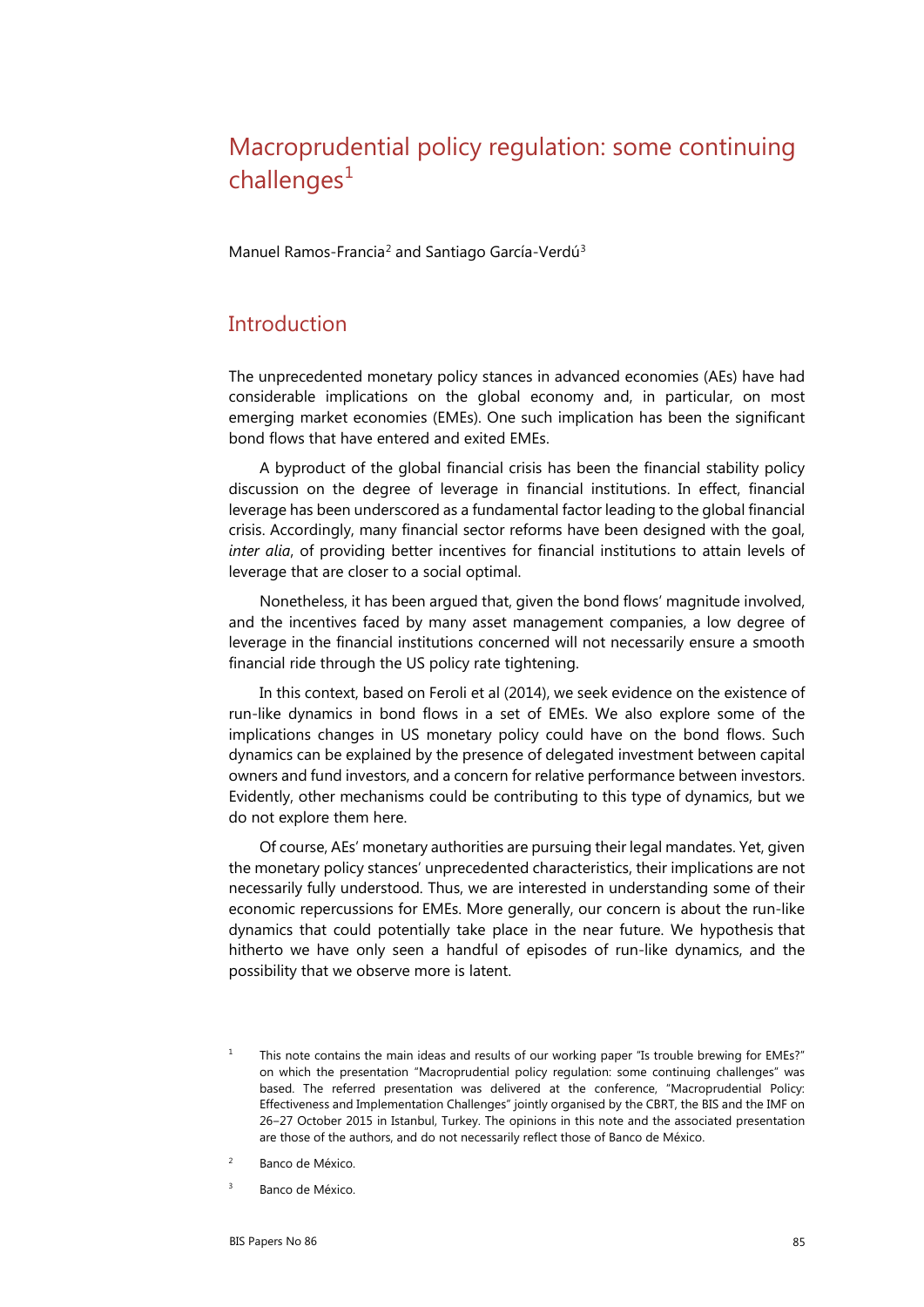# Preliminary analysis

To set the stage, we summarise some of the characteristics EMEs' bond flows and their associated indices have presented in recent periods (January 2009−August 2014). From the cumulative bond flows to EMEs in our database, we document first that they maintain noticeable correlations. Second, it seems that the longer inflows have been accruing in an economy, the greater the outflow tends to be, once such an episode takes place. In effect, the pace of inflows is more likely to be slower than that of outflows. Third, some changes in the flows' direction are associated with key announcements of US monetary policy.

In particular, we find the following regarding correlations. First, aggregated bond flows associated with EMEs and the JPMorgan EMBI Global spread tend to co-move negatively, ie bond flows and their prices co-move positively. Second, the correlation of the EMBI Global spread with changes in bond flows seems to have increased after 3Q 2011; that is, variations in the EMBI spread have led to greater changes in bond flows after 3Q 2011. Third, the bond flows' variance has increased since around 3Q 2011.

Overall, high correlations among bond flows, their negative co-movement with the EMBI Global spread, and sharp bond outflows are, jointly, evidence suggesting the presence of run-like dynamics in this type of flows. This stands in contrast with the classic case in which an increase in the risk premium (ie a lower price) eventually prompts an upsurge in capital inflows, as some investors jump in to seize the opportunity.

# Main features of the model

We use the model posited in Feroli et al (2014) as a framework to analyse our data, and to organise part of our discussion. Next, we explain some of its most salient features. It has two types of investors:

- 1. *Passive investors* are risk-averse. Each one chooses between holding one unit of the risky asset and having her resources in a money market account, which offers a floating rate. This rate is associated with the monetary policy rate. Everything else being constant, the floating rate is the safest return.
- 2. *Active investors* are risk-neutral. Similarly, each one selects between holding a risky asset and having her capital in the money market account. However, they are *delegated* investors. Thus, although they care about long-term fundamentals, they are also concerned about their *relative performance* vis-à-vis their peers. One can rationalise such a concern in several ways.

Each of the active investors keeps an eye on their peers' performance. In practice, investors measure their performance against a benchmark index. Thus, active investors play a game in which the effort one exerts will affect the effort of others.<sup>[4](#page-1-0)</sup>

<span id="page-1-0"></span><sup>&</sup>lt;sup>4</sup> As pointed out by Feroli et al (2014), the delegated relationship is typically a sizeable chain of relationships. Thus, although one can think of a principal and an agent, in practice it would probably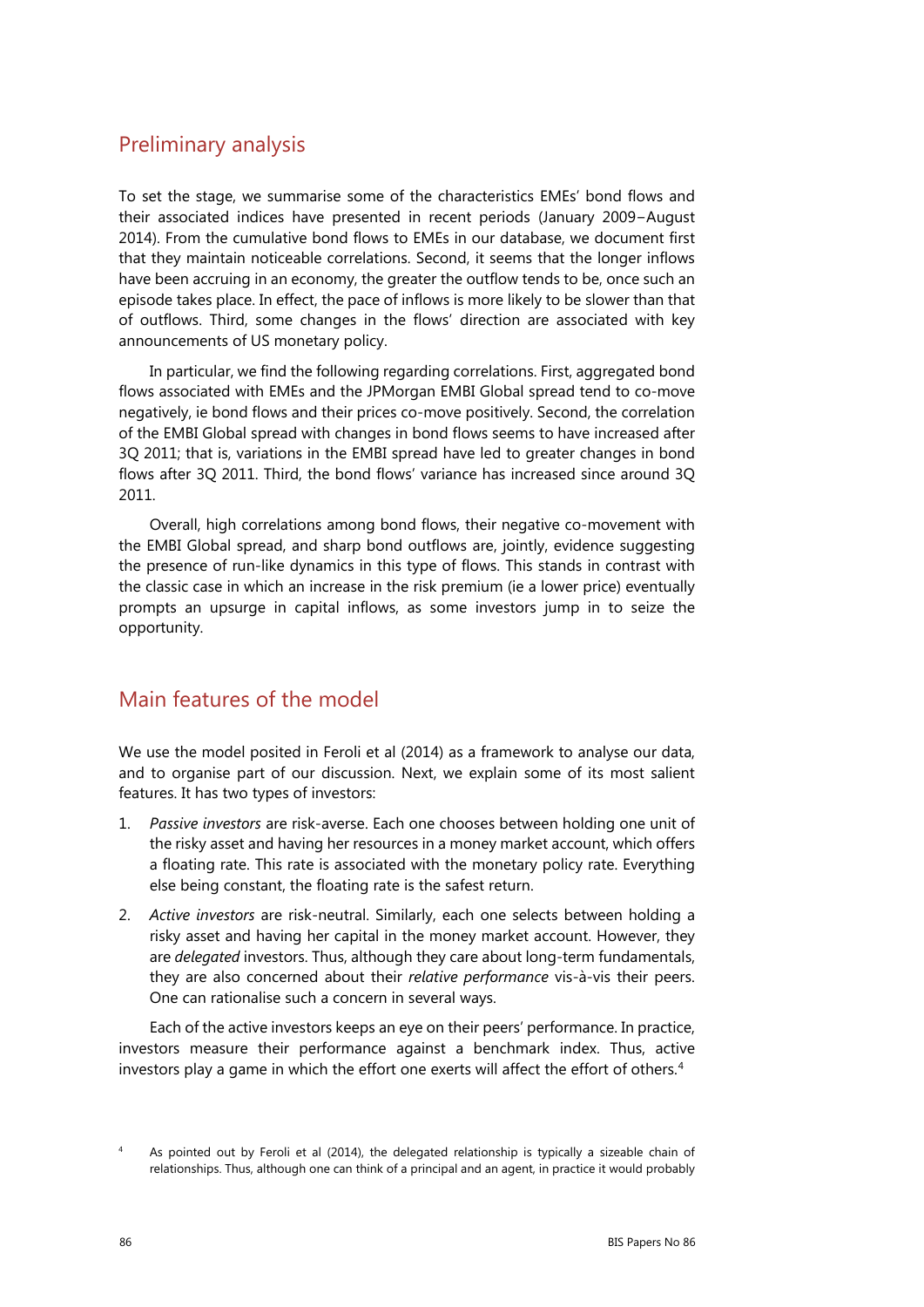Next, we describe the model´s intuition. We omit many of the details to keep technicalities to a minimum, and refer the interested reader Feroli et al (2014) for further details.

Active investors care about the risky asset's fundamental value. Yet, they have a relative ranking concern in the short run, materialised by a penalty taken by the active investor that ranks last. Each one decides where to invest her capital depending on the expected return of the risky asset, the money market account return, and the penalty for being last. Importantly, the risky asset market's size is small so that changes in the active investors' positions affect prices.<sup>[5](#page-2-0)</sup>

Accordingly, their portfolio allocation decisions can lead to unexpected changes in active investors' positions, exacerbated by the relative ranking concern. As a few active investors change their portfolio's allocation towards the money market account, those active investors who have not done so, based on their short-run ranking concern, sell their positions in the risky assets, possibly bringing about a run-like episode.

In our estimations, active investors' positions in the risky assets are captured by the bond flows. The risky asset's price is captured by the EMBI spreads. In the model, prices and spreads have a negative correlation. In addition, we use the Wu and Xia (2016) rate to measure the US monetary policy stance, which captures monetary accommodation beyond the zero lower bound.

Overall, the main predictions of the model on the relationship between bond flows, risk premiums and the monetary policy rate are as follows.

- Because of the interaction of the two types of investor, and the relative performance concern, there is a positive feedback between bond flows and prices (ie a negative feedback between bond flows and risk premiums).
- Sharp bond outflows are more likely than smooth ones since the relative performance concern is heightened in such cases, increasing the risk premium (ie reducing bond prices).
- A rise in the policy rate of the core country is likely to set off bond outflow episodes. In short, a rise in the policy rate leads to active investors' demand for risky assets to fall. (As its price falls, its risk premium increases).[6](#page-2-1)

After briefly describing the data, we empirically explore these predictions.

## Data

Our database has the respective time series for Brazil, Chile, China, Colombia, Hungary, Indonesia, Malaysia, Mexico, Peru, the Philippines, Poland, Russia, South

- <span id="page-2-0"></span>This is particularly relevant given the size of capital outflows and inflows that some EMEs have faced, in particular, compared to the size of their financial (especially bond) markets.
- <span id="page-2-1"></span>The risk-taking channel of monetary policy operates in the context of a global monetary policy game.

involve several principal agent relationships in a series, positioning the initial principal from the last agent farther apart. In this context, relative ranking could be interpreted as an effective monitoring device.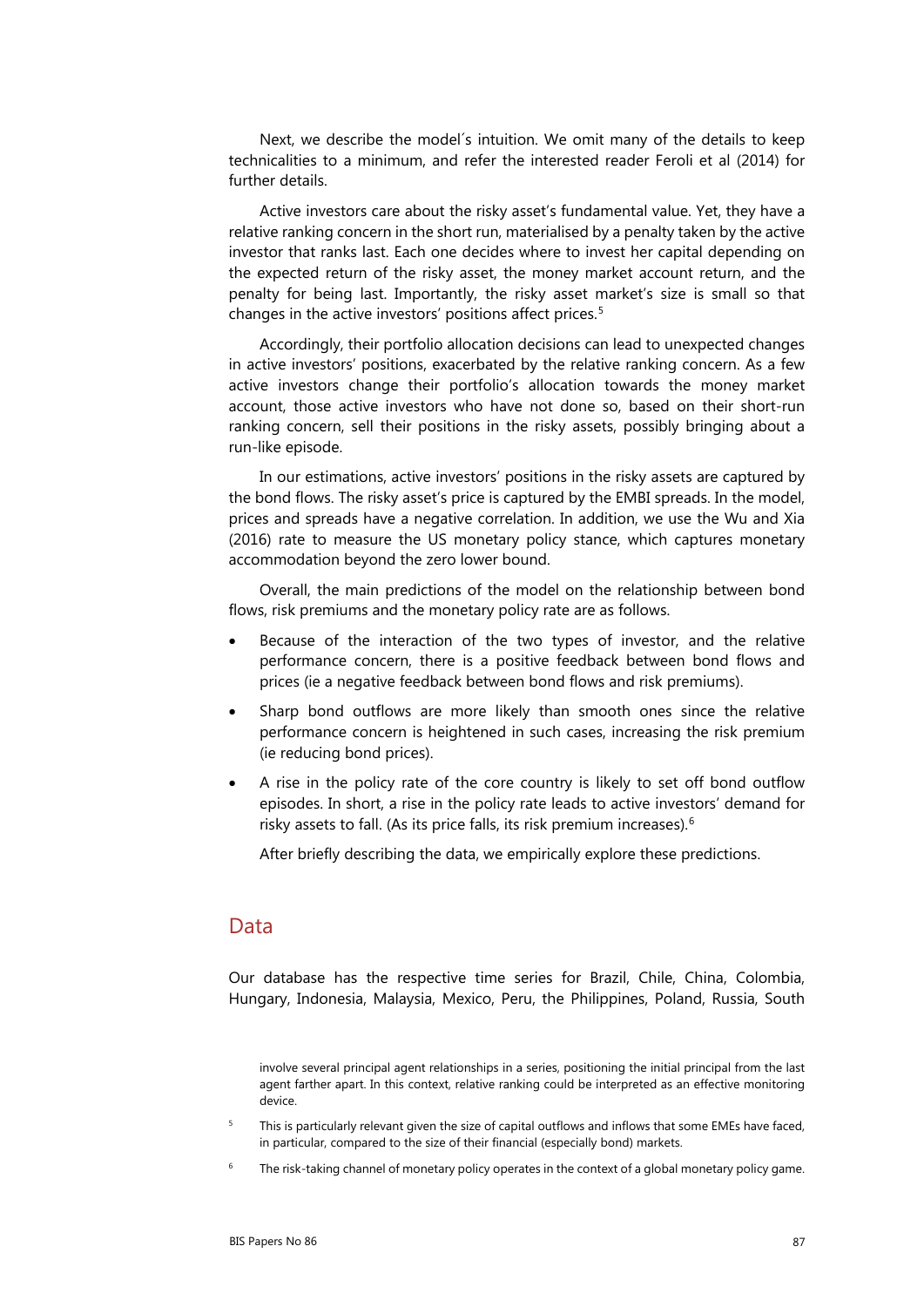Africa and Turkey. We use the JPMorgan EMBI spreads as proxies to the risk premiums in the model. The EMBI spread measures the risk premium of EMEs bonds denominated in US dollars, which satisfy minimum liquidity requirements.[7](#page-3-0)

We use EPFR bond flows data to measure changes in the active investors' position in the risky asset in the model. EPFR Global tracks both traditional and alternative funds domiciled globally. One could have some concerns about the characteristics of the EPFR bond flows database. We contend that none of these should be a significant concern for our aims.

In addition, bond flows might have some measuring issues. As pointed out in Feroli et al (2014), funds can merge, be liquidated, or be created. To mitigate this issue, in most estimations, we have taken a weighted average of the bond flows of the past four weeks.

It is also important to consider the asset gathering capabilities of investment management companies. They have comparative advantages in information gathering and analysis. Operationally, these companies tend to use similar risk management tools. Moreover, a few investment institutions take the lions' share of the assets under management. We believe that these elements increase the likelihood of observing co-movements in bond portfolio allocations.

## Bond flows and risk premiums

We estimate a bivariate VAR having as variables the EPFR bond flows and the EMBI spreads, using a weekly frequency over the period of the week including 1 July 2009 to the week including 9 March 2014. Using a higher frequency is more favourable to a causality hypothesis.<sup>[8,](#page-3-1)[9](#page-3-2)</sup>

First, we present evidence on a possible negative feedback between bond flows and risk premiums. Consider the cumulative responses of bond flows to shocks to the EMBI spreads (Figure 1). Only three out of 14 economies in our sample do not present a statistically significant response: China, Hungary and Malaysia.[10](#page-3-3)

Individual responses vary across EMEs. For instance, in terms of its duration, Brazil, Colombia, Indonesia, Mexico and South Africa all have statistically significant cumulative responses for 20+ weeks. For the 11 EMEs that have statistically significant responses, their signs are in line with what is predicted by the model: a positive shock to the risk premium (ie the EMBI spread) reverses the bond flows. A rise in the risk premium is indicative of active investors leaving their position in the risky asset. An

<span id="page-3-0"></span><sup>7</sup> The index's denomination is appropriate, since investors do the comparison against the US policy rate.

<span id="page-3-1"></span>Using time series with a lower frequency would probably entail other effects.

<span id="page-3-2"></span>The identification procedure for the impulse-response functions is based on the Cholesky decomposition of the VAR's variance-covariance matrix. In addition, a lag of two periods is used in the VAR, broadly in line with the tests used to determine an optimal lag (FPE, AIC, HQIC, and SBIC), and emphasising comparison among the EMEs. We always estimate the optimal lag based on the full samples.

<span id="page-3-3"></span> $10$  The Philippines and Russia present marginally significant responses.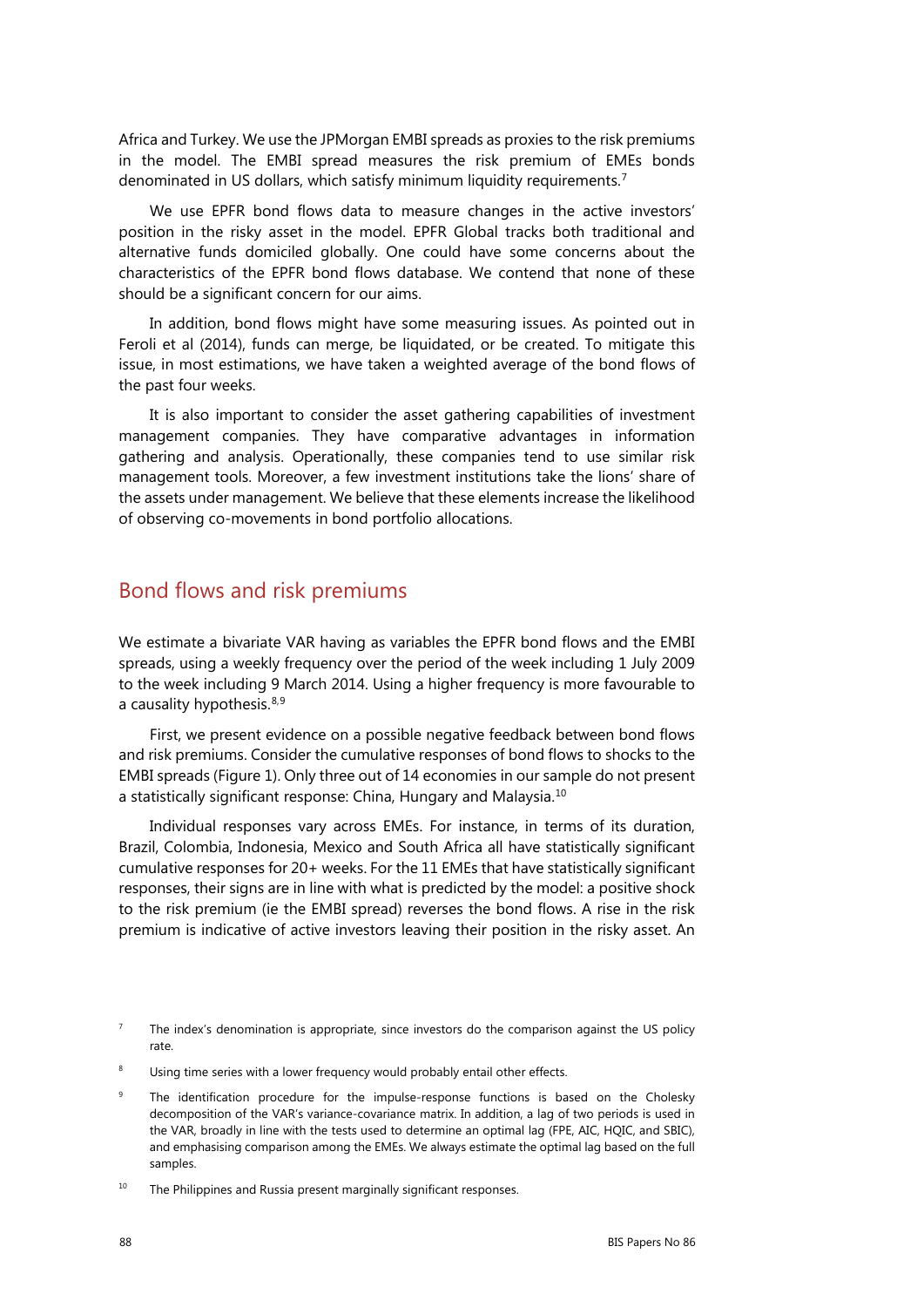unexpected significant increment in the EMBI spread will likely make active investors join a potential run-like episode, captured by the bond outflows' rise.

### Cumulative impulse-response functions example that the set of Figure 1



#### Exhibit A: EMBI spreads  $\rightarrow$  bond flows



#### Exhibit B: EMBI spreads  $\rightarrow$  bond flows

Notes: Cumulative impulse-response functions (CIRFs) are based on the bivariate VARs. The aggregated time series are obtained by adding the bond flows, and by taking the average of the EMBI spreads of all the EMEs in our database. The confidence level is 90%. The sample period for estimation is from the week including 1 July 2009 to the week including 9 March 2014.

Consider the cumulative responses of the EMBI spreads to bond flows' shocks (Figure 2). Only two economies do not present significant responses. In terms of size, Indonesia and Turkey have notable responses. Moreover, Hungary, Indonesia, Peru, Poland, Russia, South Africa and Turkey have responses that last for 20+ weeks.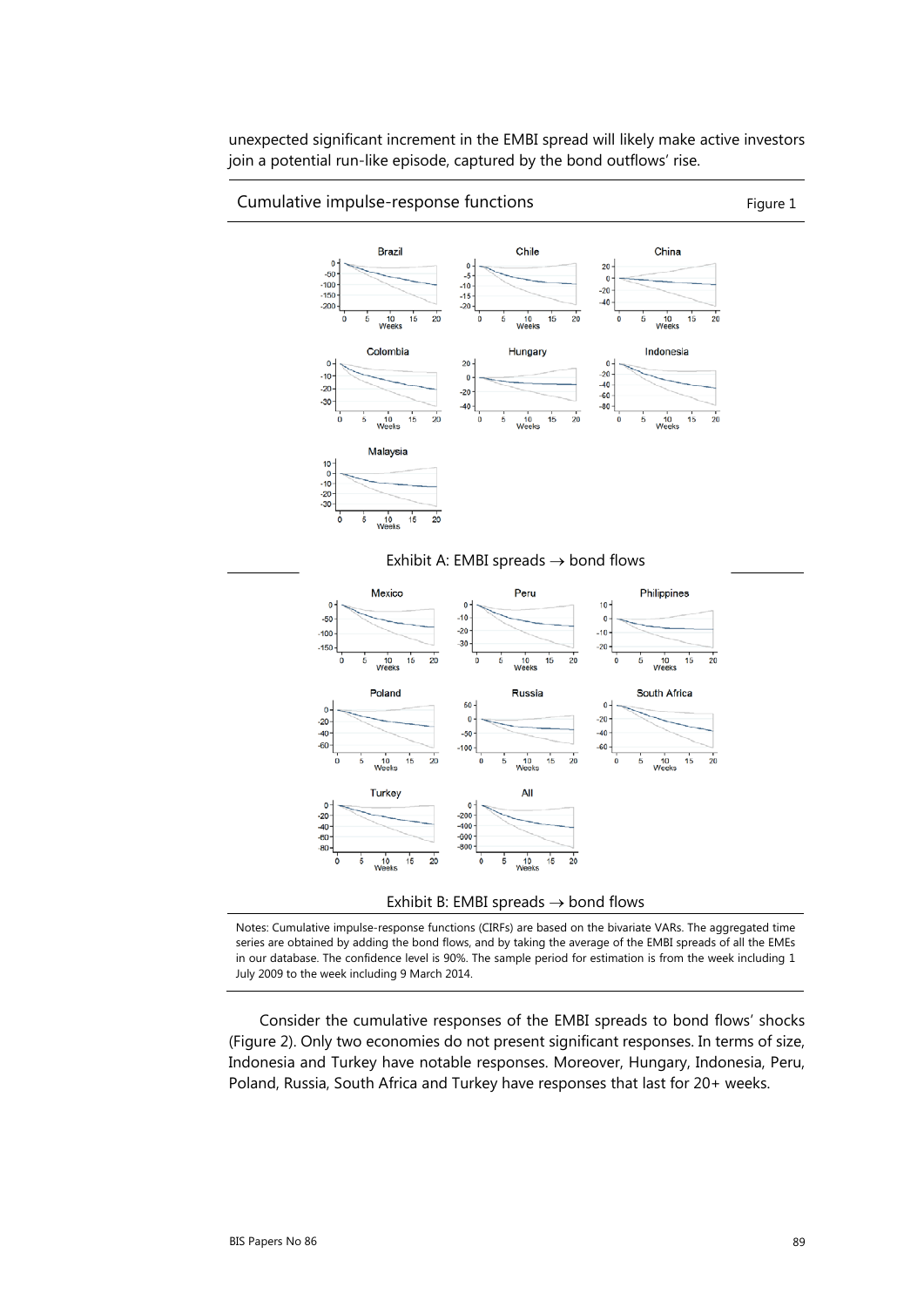### Cumulative Impulse Response Functions Figure 2



### Exhibit A: Bond flows  $\rightarrow$  EMBI spreads



#### Exhibit B: Bond flows  $\rightarrow$  EMBI spreads

Notes: Cumulative impulse-response functions (CIRFs) are based on the bivariate VARs. The aggregated time series are obtained by adding the bond flows and taking the average of the EMBI spreads of all EMEs in our database. The confidence level is 90%. The sample period for estimation is from the week including 1 July 2009 to the week including 9 March 2014.

In all 12 cases in which the responses are statistically significant, as predicted by the model, a positive shock to bond flows is associated with a reduction in the risk premium.<sup>[11](#page-5-0)</sup> In effect, as more active investors take their position in the risky asset (ie inflows increase), they do so with the expectation that the risk premium will be greater than the floating rate. So, as the number of active investors with a position in the risky asset increases, the risk premium decreases (ie the price increases). Conversely, as more active investors leave their position in the risky asset, the risk premium increases (ie the price decreases), and the concern for relative ranking

<span id="page-5-0"></span> $11$  This result holds for the aggregated time series as well.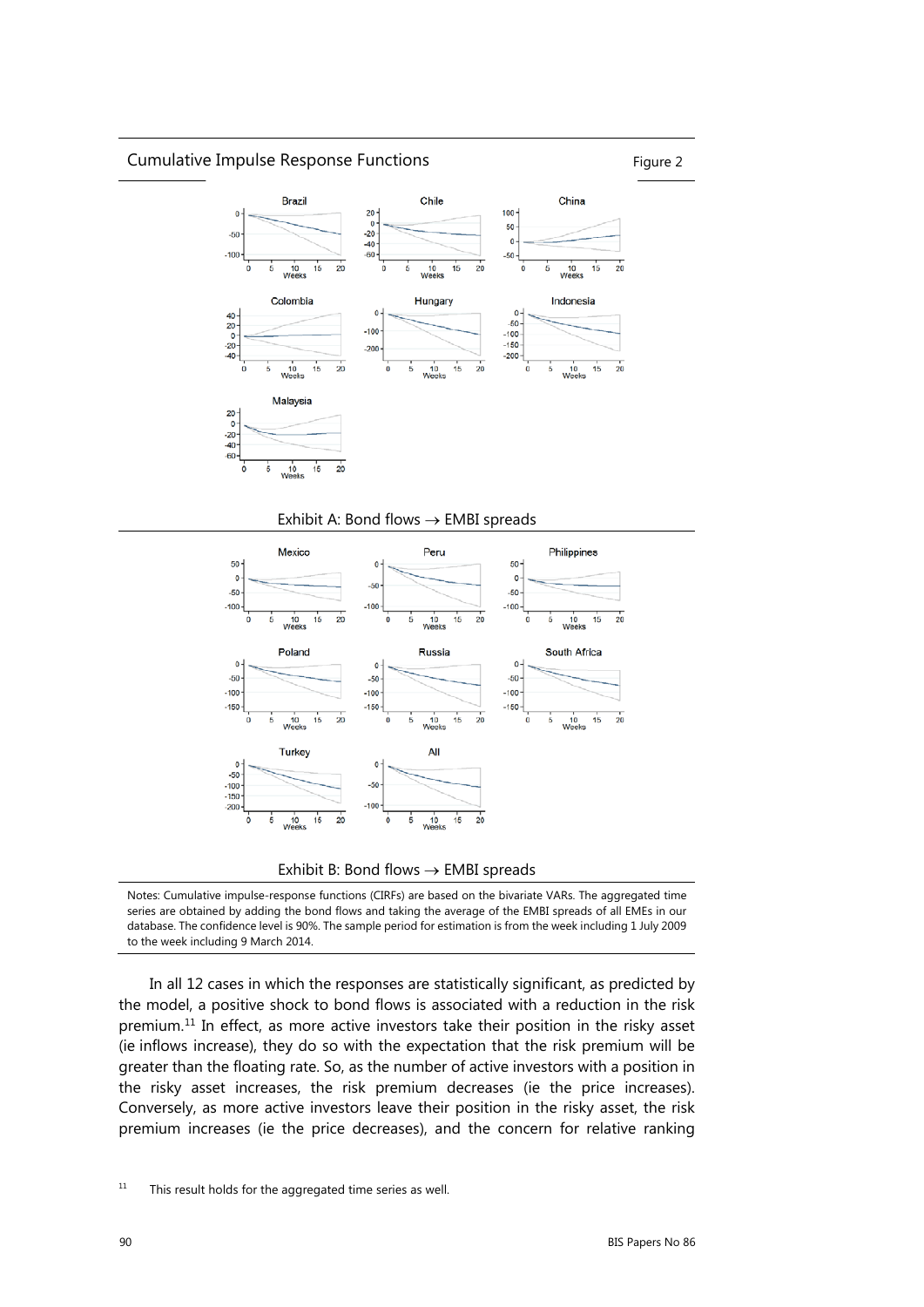heightens. As it does, those active investors who still have a position in the risky asset have a greater incentive to leave it. Thus, given Given the agency friction at the heart of the model, one should then observe evidence of run-like dynamics. Overall, we find evidence favourable to the first and second predictions of the model in most of these EMEs.[12](#page-6-0)

## Bond flows, risk premiums and US monetary policy

Here we explore the third implication of the model. First, we estimate a tri-variate VAR.[13](#page-6-1) The variables included in this model are the first principal component (PC) of the EPFR bond flows, the first PC of EMBI spreads and the Wu-Xia rate. The sample period is from January 2009 to August 2014, and the data are with a monthly frequency.

We obtain from all bond flows and, separately, from all EMBI spreads, their first principal component.[14](#page-6-2) Based on the results above, we have excluded China from our data set for this exercise, as it lacks significant responses in its associated CIRFs.<sup>[15](#page-6-3)</sup>

The main predictions are the following. First, a positive shock to the policy rate is associated with an increase in bond outflows. As the active investors' threshold is surpassed, they seek to invest in the safe asset, ie the money market account. Second, in tandem a positive shock to the bond flows is associated with a decrease in the risk premium, as more active investors gain a position in the risky asset.

We find that both predictions hold: in effect, the PC of bond flows' response to a Wu-Xia rate's shock and the PC of EMBI spreads' response to a PC of bond flows' shock are both statistically significant. Interestingly, if we estimate the same VAR model but for the subperiod of January 2013 to August 2014, the PC of bond flows' response to a shock in the Wu-Xia rate increases.

In sum, we conclude that there is evidence that as a group, EMEs are vulnerable to changes in the US monetary policy rate through channels akin to the one we are exploring, and that there is evidence of the existence of mechanisms in which financial stability might be jeopardised.

A natural set of exercises that serves as a control is to estimate these same models but with the equivalent data from AEs. In contrast with the EMEs' results, we find little evidence favouring the presence of run-like dynamics in AEs. While there is

- <span id="page-6-0"></span> $12$  In a VAR, by assumption, the response' magnitude to a shock is symmetrical regardless of its direction. Yet, the model predicts that outflows would tend to move at a swifter speed, as the runlike mechanism can be set off. In short, and as we have documented in the initial analysis, bond outflows tend to be acute. Thus, as an extension to the model, we introduce a regime-switching model into the variance-covariance matrix of a bivariate VAR model with aggregated time series. For the most part, these are broadly in line with the model, in particular the second implication.
- <span id="page-6-1"></span> $13$  To make the bivariate VAR using the EPFR data with a weekly frequency and the tri-variate VAR comparable, we transform the EPFR data with a weekly frequency to a monthly frequency and estimate the tri-variate VAR.
- <span id="page-6-2"></span>The first principal component summarises in one variable the most information possible from the original time series set.
- <span id="page-6-3"></span><sup>15</sup> The shock identification is based on the Cholesky decomposition. We assume that the Wu-Xia rate is the slowest moving variable, followed by the bond flows, and the EMBI spread being the fastest. In effect, the quantities are faster than the rate, but slower than the prices.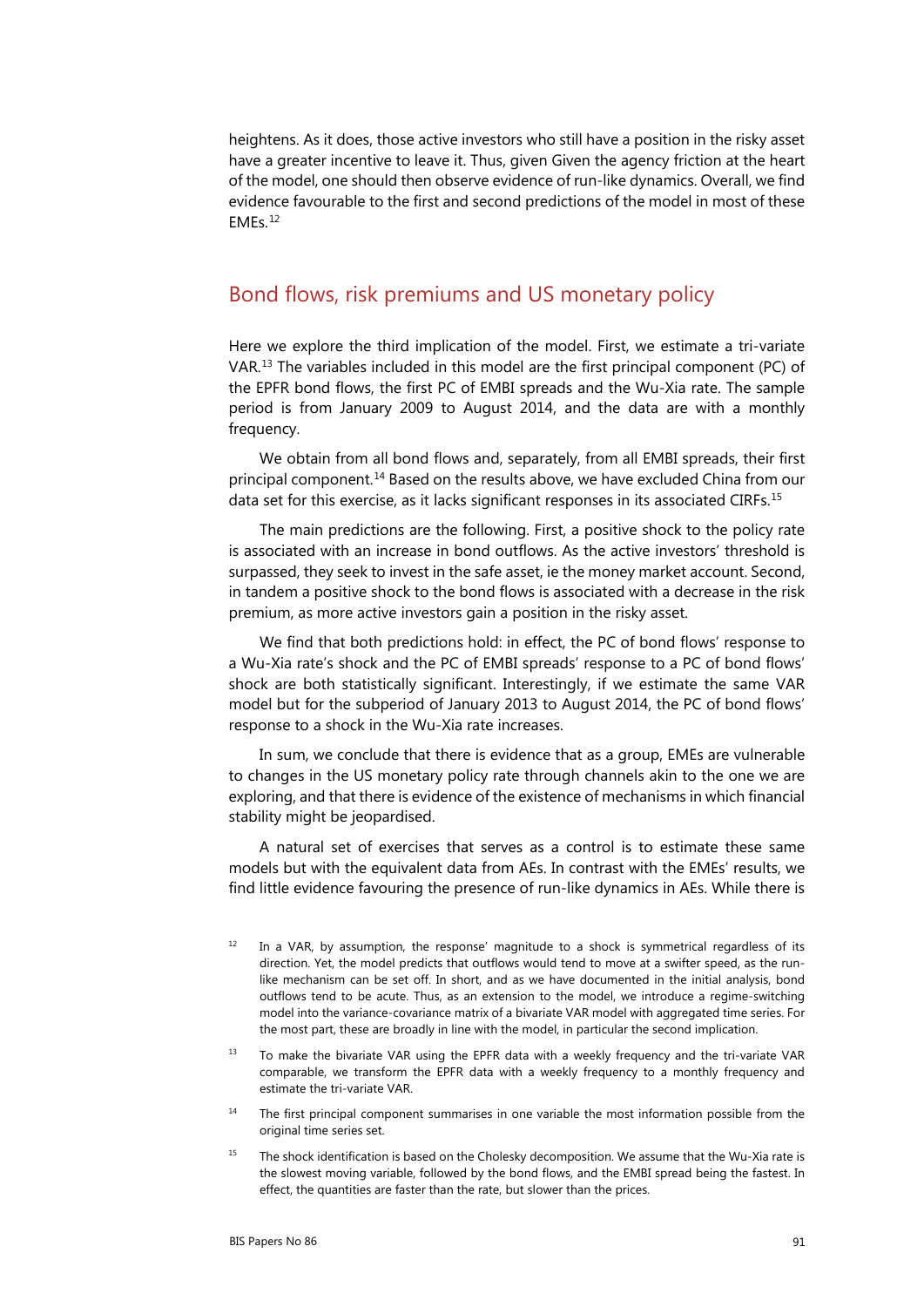some heterogeneity among the AEs we consider, such results can be explained by the depth of their financial markets, macroeconomic policies and generally higher economic development. The referred estimations as well as an extensive battery of complementary exercises are included in Ramos-Francia and García-Verdú (2015).

# Policy implications and concluding remarks

The degree of leverage in financial institutions is a characteristic that has brought attention regarding its implications for financial stability. Yet, other mechanisms, unrelated to the degree of leverage, could play a significant role for financial stability. The type of mechanisms we have explored could be associated with the ability EMEs have to deal with the tightening of the US policy rate.

As the data we have analysed strongly suggest, the possible effects of run-like behaviour in the bond market are latent. However, some EMEs should be more concerned than others in terms of its implications.

The externality is two-fold; it affects AEs and EMEs alike. In the short term, there might be little policy-makers could do about this. This is so because the current economic policy tools cannot necessarily effectively target much of the run-like dynamics. As a result of the global financial reform efforts in the last few years, this type of mechanism would be particularly relevant to the extent to which they are generated by non-banking institutions.

Yet, Stein (2014) has emphasised that this depends on the level on which the run behaviour might take place: at the ultimate investors' or at the fund managers' level. If it is at the ultimate investors' level, financial authorities might be able to impose a fee on those investors that decide to withdraw their funds in order to internalise the externality they would impose on those left behind.

If, however, it is at the fund managers' level, it is not obvious what financial authorities could do. Evidently, in practice the previous measure could be difficult to implement and could lead to an increase in policy uncertainty.

In sum, we have explored an economic phenomenon that underscores that there are continuing challenges for macroprudential policy regulation, and some of its possible responses could probably entail to an important extent some level of international cooperation.[16](#page-7-0)

<span id="page-7-0"></span> $16$  In a general context, the FSB (2016) has recently published a consultative document in which it puts forwards policy recommendations to address structural vulnerabilities from asset management activities. It, for example, highlights the importance of recognizing structural issues of asset managers such as the fact that they usually act as *agents*, as we have assumed active investors do in this paper. On a related note, it mentions that the criteria to classify an asset management company as a global systemically important financial institution (G-SIFI) have been under discussion. If an asset management company were determined to be a G-SIFI, it would be subject to significantly different regulations and oversight.